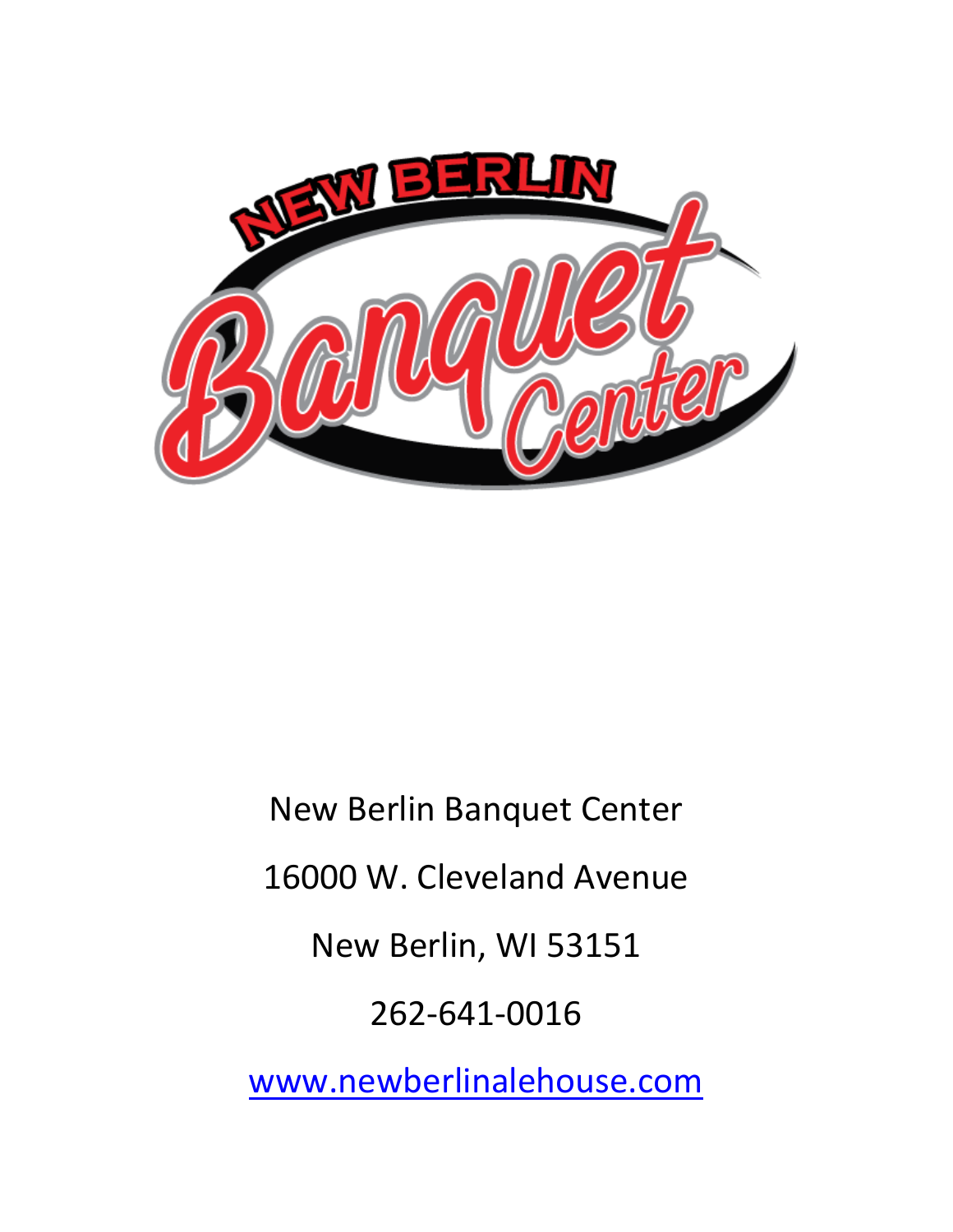# Beverages

Unlimited Soda \$2.50 per person

> Coffee Carafe \$9.99

Domestic Beer (Miller Lite, Coors Light, Bud Light, Miller High Life) Quarter Barrel \$150.00 Half Barrel \$295.00

Craft + Imported Beer

Quarter Barrel \$220.00 Half Barrel \$435.00

Ask about drink tickets

Wine \$16 per bottle/\$5 per glass

> Champagne \$25 per bottle

All Prices are subject to a 20% service charge and 5% sales tax. Prices are subject to change.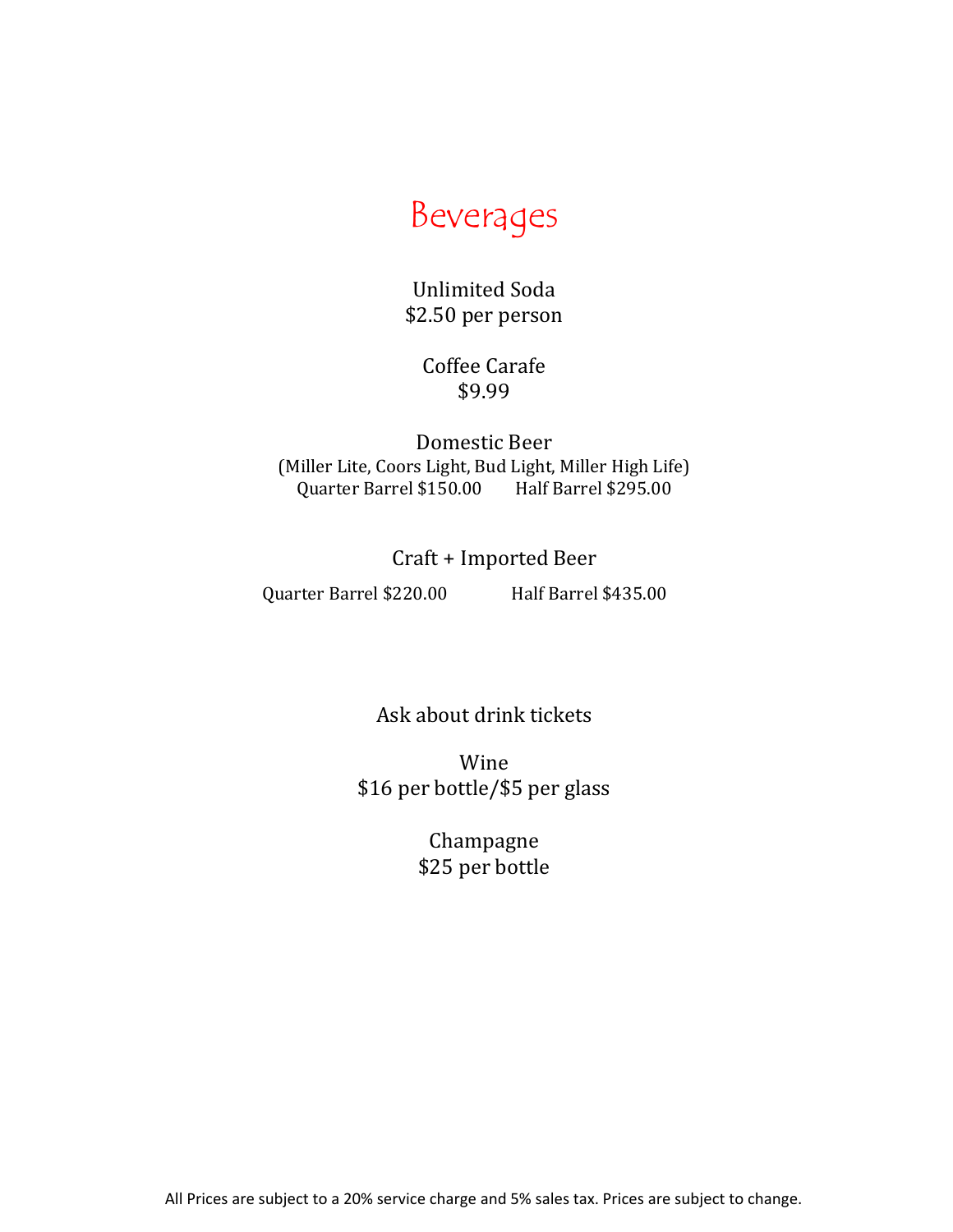APPETIZERS

Priced per dozen; minimum three dozen per item

*Meatballs (BBQ, Swedish or Marinara) \$8.99*

*BBQ Cocktail Sausages \$7.49* 

*Bacon Wrapped Water Chestnuts \$15.49*

*Stuffed Mushroom Caps \$18.99*

*Chicken Wings \$16.49*

*Oriental Egg Rolls \$16.99*

*Shrimp Cocktail \$19.99*

*Silver Dollar Sandwiches (Ham or Turkey) \$22.99 (Served w/ Lettuce, Tomato, Onion, and Mayo) Classic Bruschetta \$17.99*

# Dry Snacks

Priced per Pound

*Pretzels \$4.99* 

*Snack Mix \$7.99* 

*Homemade Potato Chips and Dip \$7.99* 

*Tortilla Chips and Homemade Salsa \$9.99* 

# Trays

*Small Trays serve approximately 20 people Large Trays serve approximately 40 people*

*Domestic Cheese, Sausage, and Cracker Tray Small \$34.99 Large \$54.99*

*Fresh Vegetables with Homemade Ranch Dip Small \$34.99 Large \$54.99*

> *Taco Dip with Tortilla Chips Small \$39.99 Large \$59.99*

*Assorted Seasonal Fresh Fruit Small Bowl serves 50 Large Bowl serves approximately 100 people*

*Small \$34.99 Large \$54.99*

*Spinach Artichoke Dip with Pita Chips Small \$39.99 Large \$59.99* 

*Mixed Green Salad with Ranch and Italian Small \$29.99 Large \$59.99*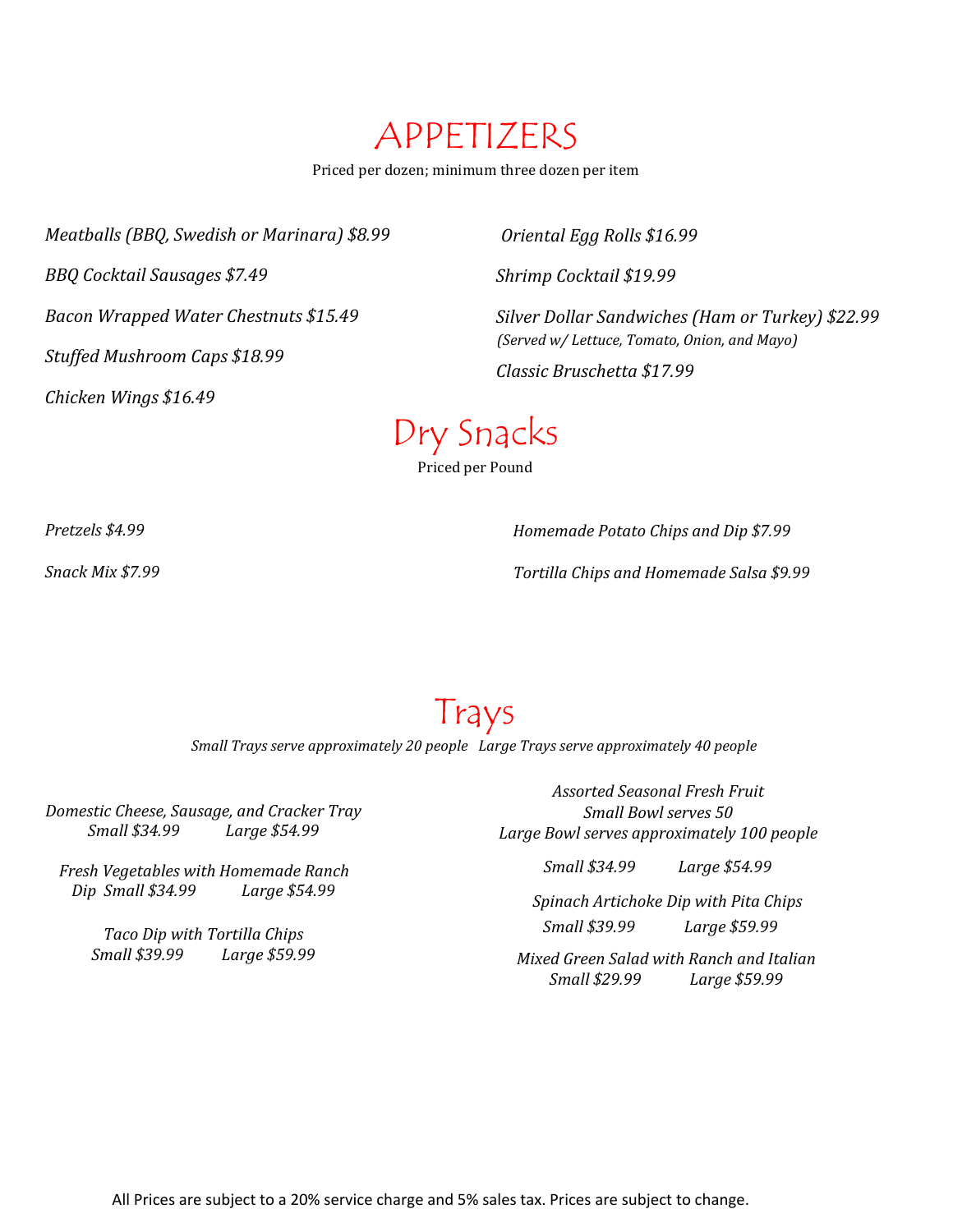### APPETIZER Packages

Priced per person; Minimum of 25 people Packages are served for a total of 90 minutes **Sorry we do not allow carryout's** 

### Single

\$7

Cheese, Sausage, and Cracker Tray Fresh Vegetable Tray with Ranch Dip BBQ Meatballs

### Double

\$10

Cheese, Sausage and Cracker Tray Fresh Vegetable Tray with Ranch Dip Spinach Artichoke Dip with Fresh Pita Chips BBQ Meatballs Taco Dip with Tortilla Chips

### Triple

\$14

Cheese, Sausage, Cracker Tray Fresh Vegetable Tray with Ranch Dip Spinach Artichoke Dip with Fresh Pita Chips BBQ Meatballs Cream Cheese Stuffed Mushroom Caps Taco Dip with Tortilla Chips Bruschetta

### Homerun

\$17

Cheese, Sausage and Cracker Tray Fresh Vegetable Tray with Ranch Dip Spinach Artichoke Dip with Fresh Pita Chips BBQ Meatballs Chicken Wings Cream Cheese Stuffed Mushroom Caps Taco Dip with Tortilla Chips Oriental Egg Rolls Bruschetta Add Assorted Pizzas to any package for only \$4 per person

All Prices are subject to an 20% service charge and 5% sales tax. Prices are subject to change.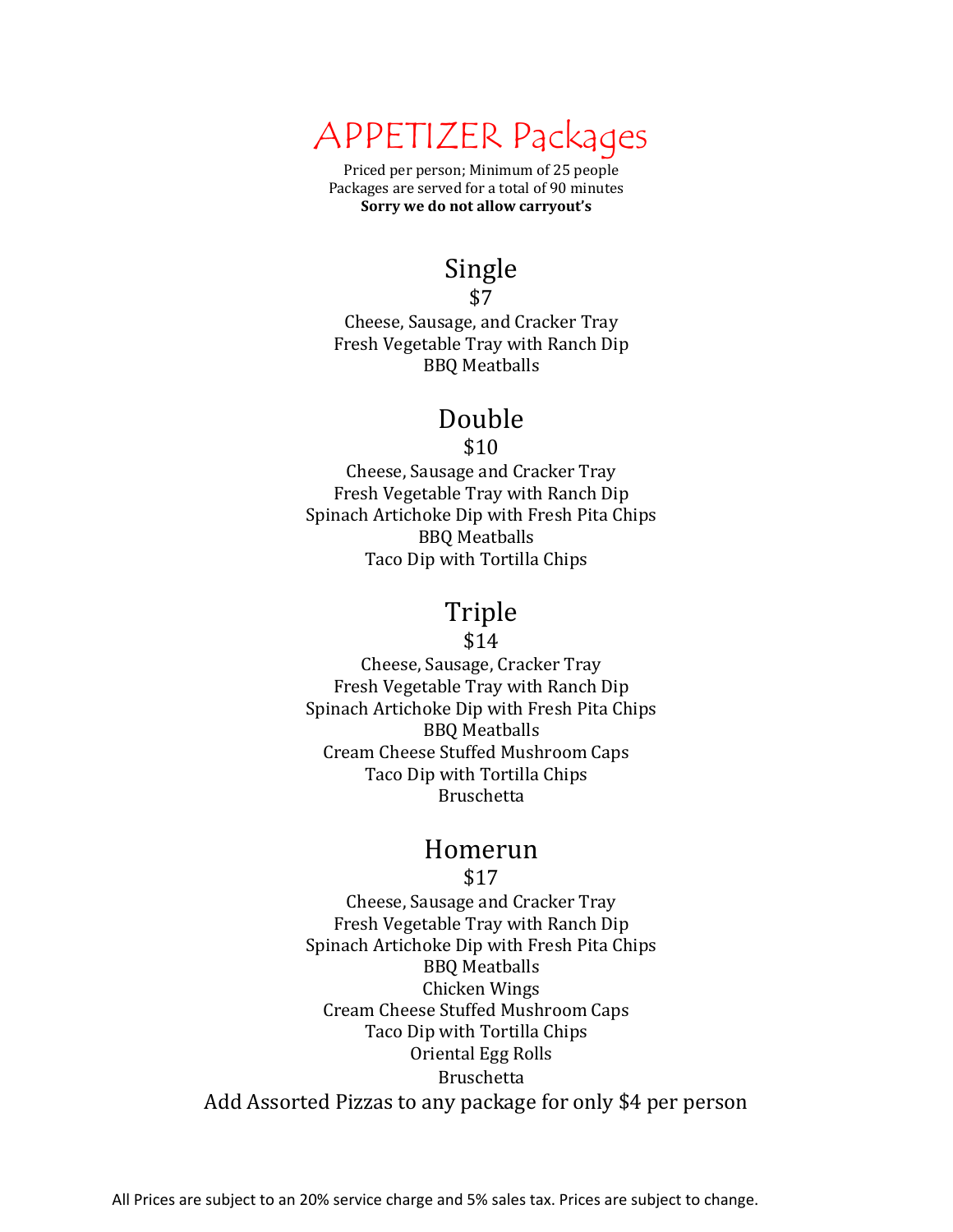# Breakfast Buffets

Priced per person; Minimum of 25 people All Breakfast Buffets include, coffee, tea, and assorted juices **Sorry we do not allow carryout's** 

#### Continental Breakfast \$9.49

Seasonal Fresh Fruit Assorted Danish and Muffins Fresh Bagels with Cream Cheese

#### Deluxe Continental Breakfast \$11.49

Assorted Danish and Muffins Fresh Bagels with Cream Cheese Yogurt with Assorted Fresh Fruits and Granola

> Classic America Breakfast \$14.49

Seasonal Fresh Fruit Farm Fresh Scrambled Eggs Crispy Bacon Breakfast Potatoes French Toast with Maple Syrup

#### Heartland Buffet \$16.49 Seasonal Fresh Fruit Farm Fresh Scrambled Eggs Buttermilk Pancakes with Maple Syrup Crispy Bacon Sausage Breakfast Potatoes Assorted Danish and Muffins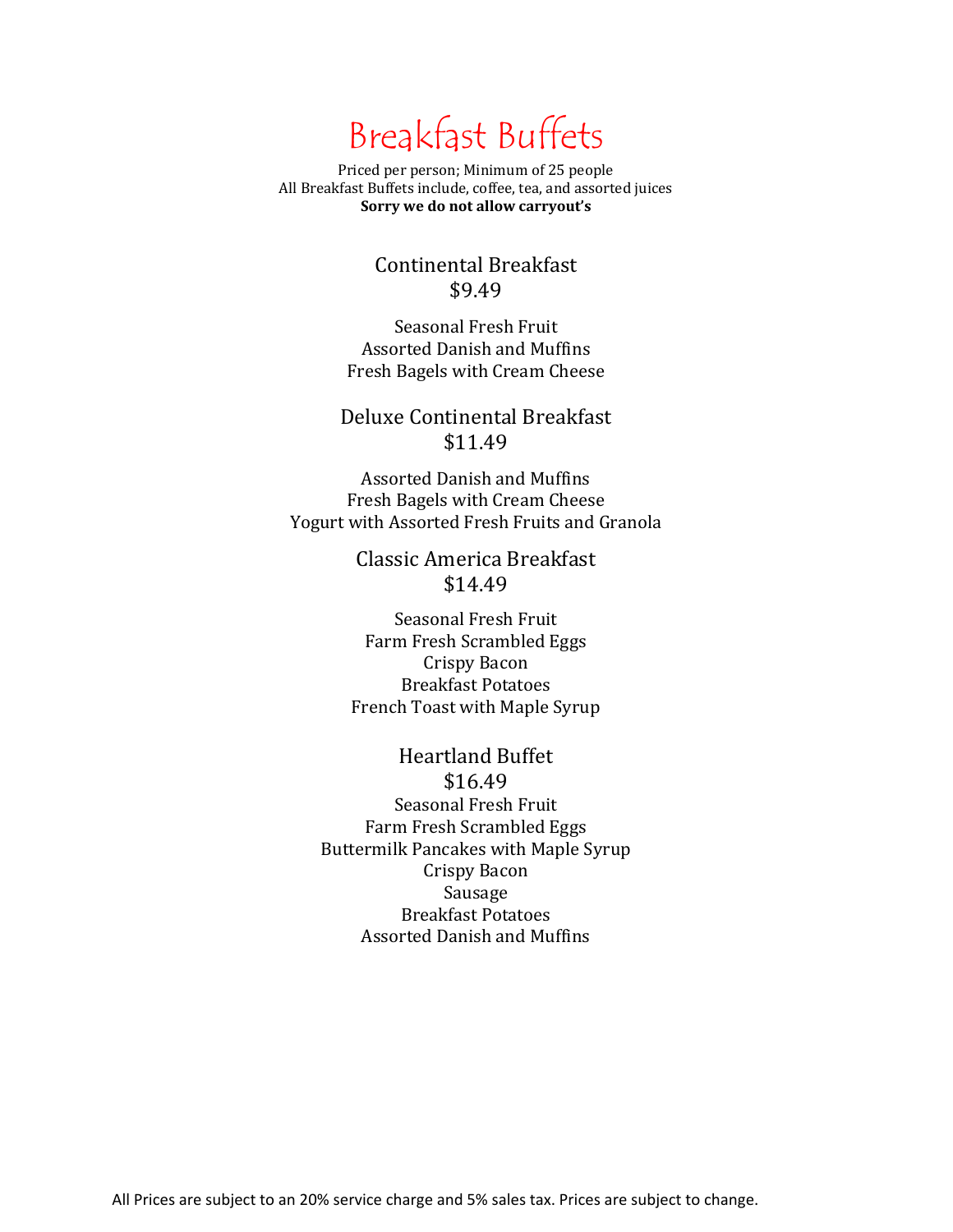

Priced per person; Minimum of 25 people Includes Coffee and Ice tea **Sorry we do not allow carryout's** 

#### South of the Border Buffet \$14.99

Soft Tacos and Tortilla Chips Shredded Cheese, Shredded Lettuce, Diced Onions, Diced Tomatoes Black Olives, Sour Cream, Salsa, Guacamole Spicy Ground Beef and Shredded Chicken Spanish Rice and Refried Beans

Deli Buffet

\$12.49

Sliced Ham, Turkey Breast and Roast Beef (Choice of 2 Meats) Homemade Potato Chips Pasta Salad and Fresh Fruit Salad White and Whole Wheat Bread, Lettuce, Tomato, Onion, Pickle and Mayo Assorted Cheese

Great American Tailgate Buffet \$14.49 Grilled Hamburgers, Chicken Breasts or Wisconsin Brats (choose two) Oven Baked Beans Pasta Salad and Fresh Fruit Salad Fresh Buns and Assorted Condiments and Cheeses

Classic Italian Buffet \$15.99 Italian Meatballs and Chicken Breast Strips Penne Pasta with Marinara and Alfredo Sauces Assorted Pizzas Mixed Greens Salad with Assorted Dressings and Baked Garlic Bread Sticks

> Pizza Buffet \$12.99 Assorted Pizzas Mixed Greens Salad with Assorted Dressings Baked Garlic Bread Sticks

All Prices are subject to an 20% service charge and 5% sales tax. Prices are subject to change.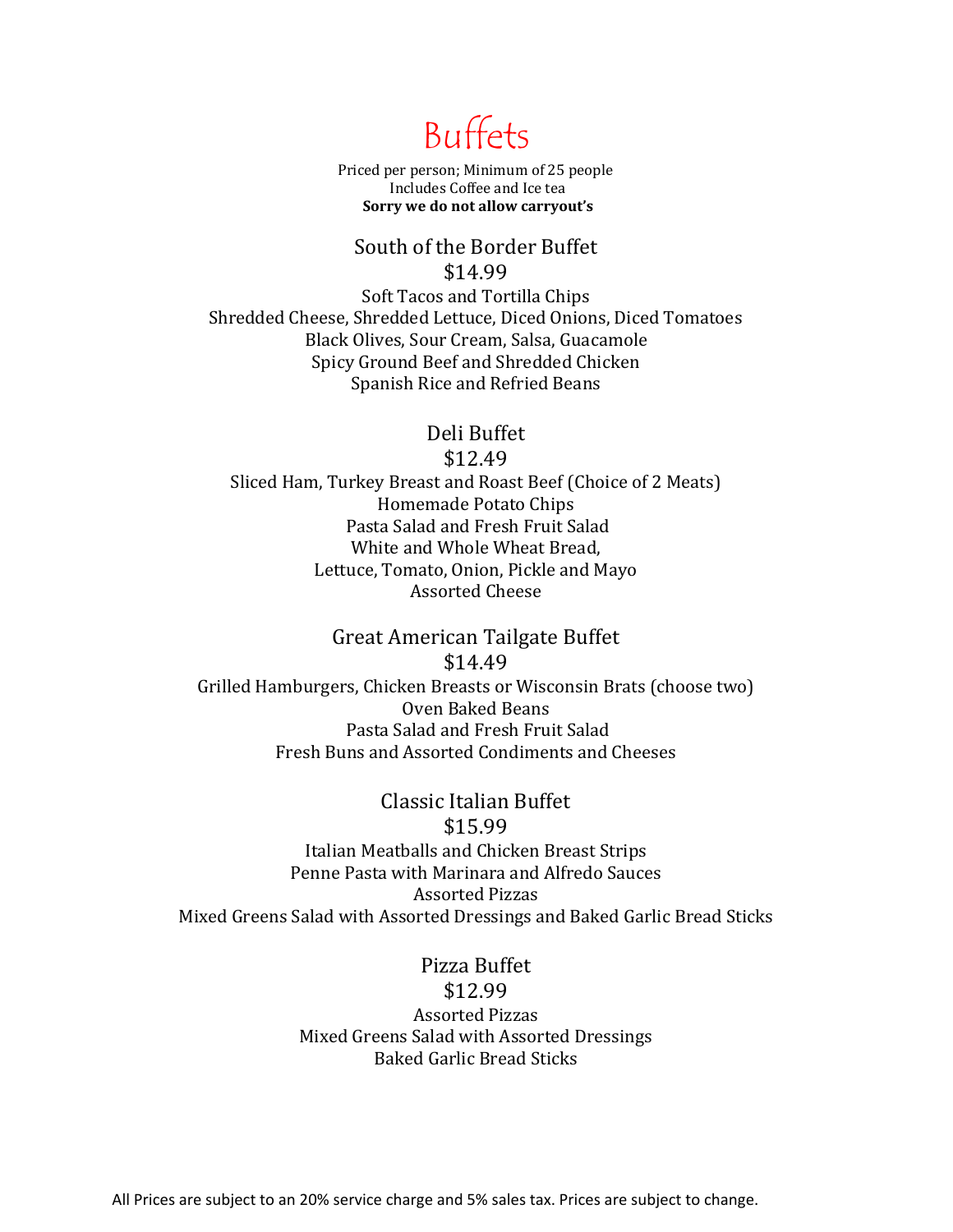Buffets

Priced per person; Minimum of 25 people Includes Coffee and Ice tea **Sorry we do not allow carryout's** 

Fish Fry Buffet \$16.99 Mixed Green Salad with Assorted Dressings Rye Bread w/ Butter Deep Fried Cod & Baked Cod French Fries Coleslaw, Tartar, Ketchup and Sliced Lemons

Authentic Mexican Buffet \$21.99 Tortilla Chips & Corn Tortilla Shells Barbacoa Steak Fajitas Queso Cheese Cilantro, White Onions, Quartered Cut Limes Jalapenos, Pico De Gallo, Homemade Spicy Salsa, and Guacamole Homemade Rice Re-fried Beans

Traditional Buffet \$20.99 Mixed Greens Salad, Choice of Two Entrees, Choice of Vegetable, and Choice of Potato

*Entrees:* Chicken Cordon Bleu, Chicken Kiev, Rotisserie Chicken, Fried Chicken, Lasagna (Beef or Vegetarian), Braised Beef Tips, Glazed Ham Pork Medallions (Rosemary Peppercorn sauce or Dijon Crème sauce with Parsley) *Potatoes:* Garlic Mashed Potatoes, Parsley Buttered Red Potatoes, Mashed Potatoes and Gravy, Double Baked Potatoes, Rice Pilaf or Buttered Noodles *Vegetables:* Green Beans, Corn, California Mixed

> Additional Vegetable: \$.99 per person Additional Starch(Potato): \$1.99 per person Additional Fruit: \$1.49 per person Additional Meat: \$4.49 per person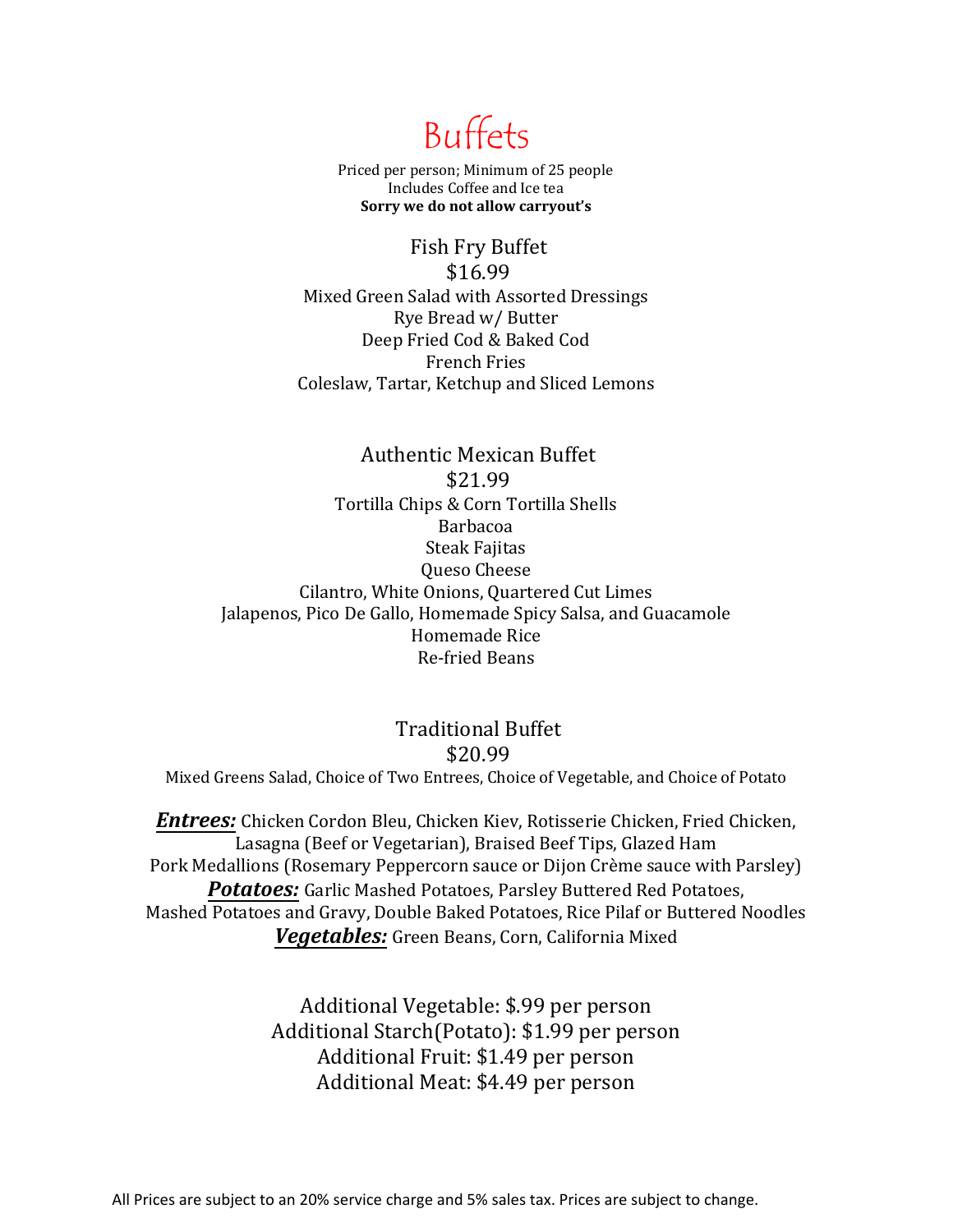

Priced per person; Minimum of 25 people Includes Coffee and Ice Tea Mixed Green Salad and Fresh Baked Rolls and butter Choice of 2 Entrees \$25.99 per person

Chicken Kiev Served with chef's choice of Seasonal Fresh Vegetables and Potato

Chicken Cordon Bleu Served with chef's choice of Seasonal Fresh Vegetables and Potato

Rotisserie Chicken Served with chef's choice of Seasonal Fresh Vegetables and Potato

Fried Chicken Served with chef's choice of Seasonal Fresh Vegetables and Potato

Lasagna (Beef or Vegetarian) Served with chef's choice of Seasonal Fresh Vegetables and Potato

Braised Beef Tips Served with chef's choice of Seasonal Fresh Vegetables and Potato

Pork Medallions (Rosemary Peppercorn sauce or Dijon Crème sauce with Parsley) Served with chef's choice of Seasonal Fresh Vegetables and Potato

Glazed Ham

Served with chef's choice of Seasonal Fresh Vegetables and Potato